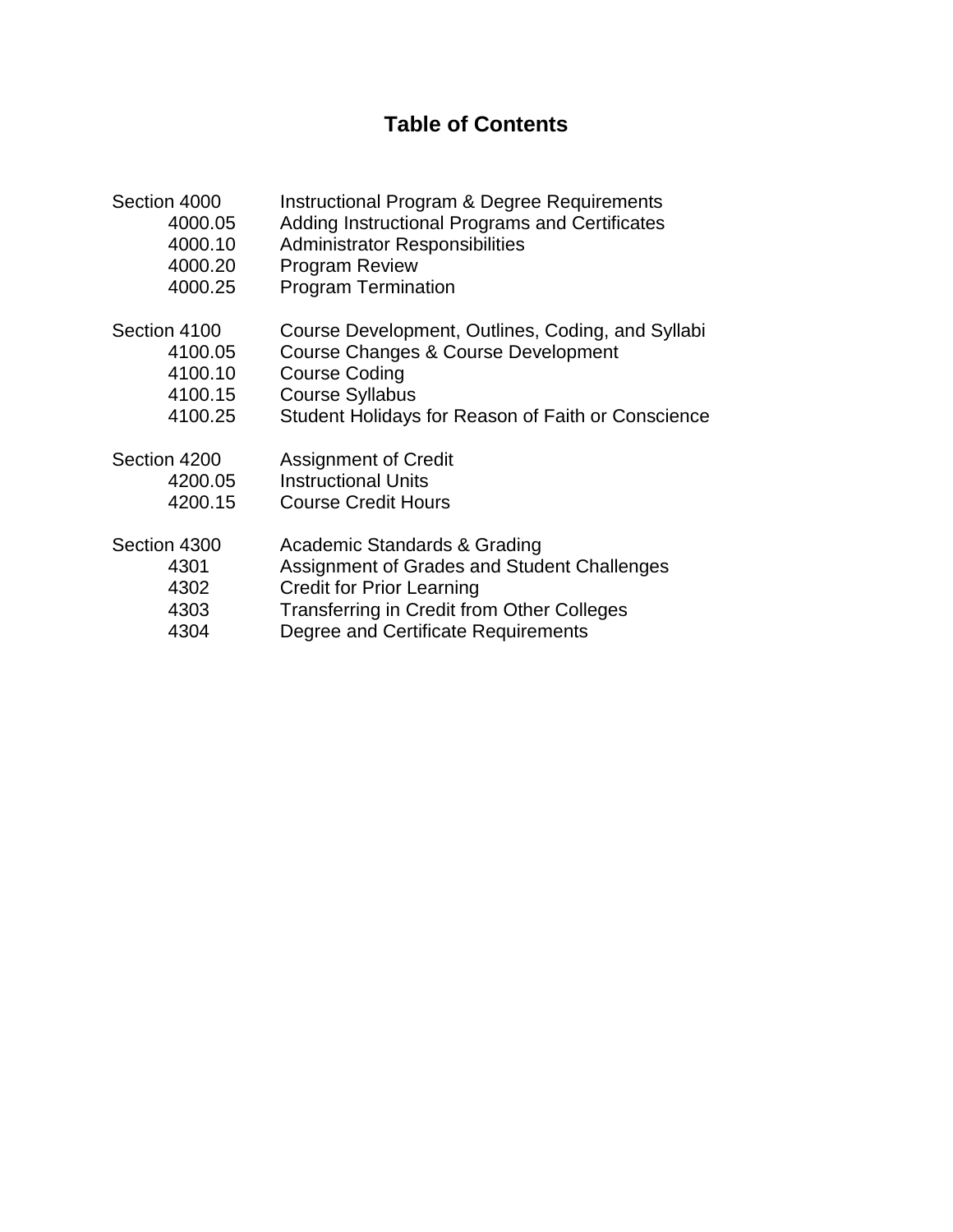#### **SKAGIT VALLEY COLLEGE POLICY/PROCEDURE FOR INSTRUCTIONAL PROGRAM AND DEGREE REQUIREMENTS**

| Section: 4000 | Initial Date of Approval: 1/30/09 |  |
|---------------|-----------------------------------|--|

| <b>UGULIUII. TUUU</b> | $\frac{1}{2}$ $\frac{1}{2}$ $\frac{1}{2}$ $\frac{1}{2}$ $\frac{1}{2}$ $\frac{1}{2}$ $\frac{1}{2}$ $\frac{1}{2}$ $\frac{1}{2}$ $\frac{1}{2}$ $\frac{1}{2}$ $\frac{1}{2}$ $\frac{1}{2}$<br>Revision Date(s): 4/20/17, 6/22/20, 6/10/22 |
|-----------------------|--------------------------------------------------------------------------------------------------------------------------------------------------------------------------------------------------------------------------------------|
|                       |                                                                                                                                                                                                                                      |

# **PURPOSE**

It is Skagit Valley College's responsibility to develop and maintain a comprehensive program of instruction which includes academic transfer courses, workforce education, basic skills instruction (adult basic education and English as a Second Language), and opportunities for business and community development.

Policies and procedures in this section provide clear rules and processes by which the college fulfills this responsibility.

# **REFERENCES**

NWCCU Standards 2.A.12-14, 2.C, 2.E RCW 28B.50.020 RCW 28B.50.090(3)(a) RCW 28B.50.090(7)(c) ICRC Direct Transfer Agreement for Associate in Arts Degree, approved 1996, effective 1998 SBCTC: Transfer Associate Degrees – Major Ready Pathways (MRP) SBCTC: Professional/Technical Program Approval Process Policy (updated 5/14/09) SVC Board of Trustees Policy BSL -2 (6)

# **POLICY**

As an accredited institution, Skagit Valley College is responsible for creating and maintaining high quality instructional programs regardless of delivery method. All college programs culminate in identified student competencies and lead to degrees or certificates in recognized and approved fields of study.

The goals of the institution's educational programs, including instructional policies, methods, and delivery systems, support the College's mission. The College's curriculum (programs and courses) is planned both for optimal learning and accessible scheduling. Degree and certificate programs demonstrate a coherent design and are characterized by appropriate breadth and depth, sequencing of courses, synthesis of learning, and the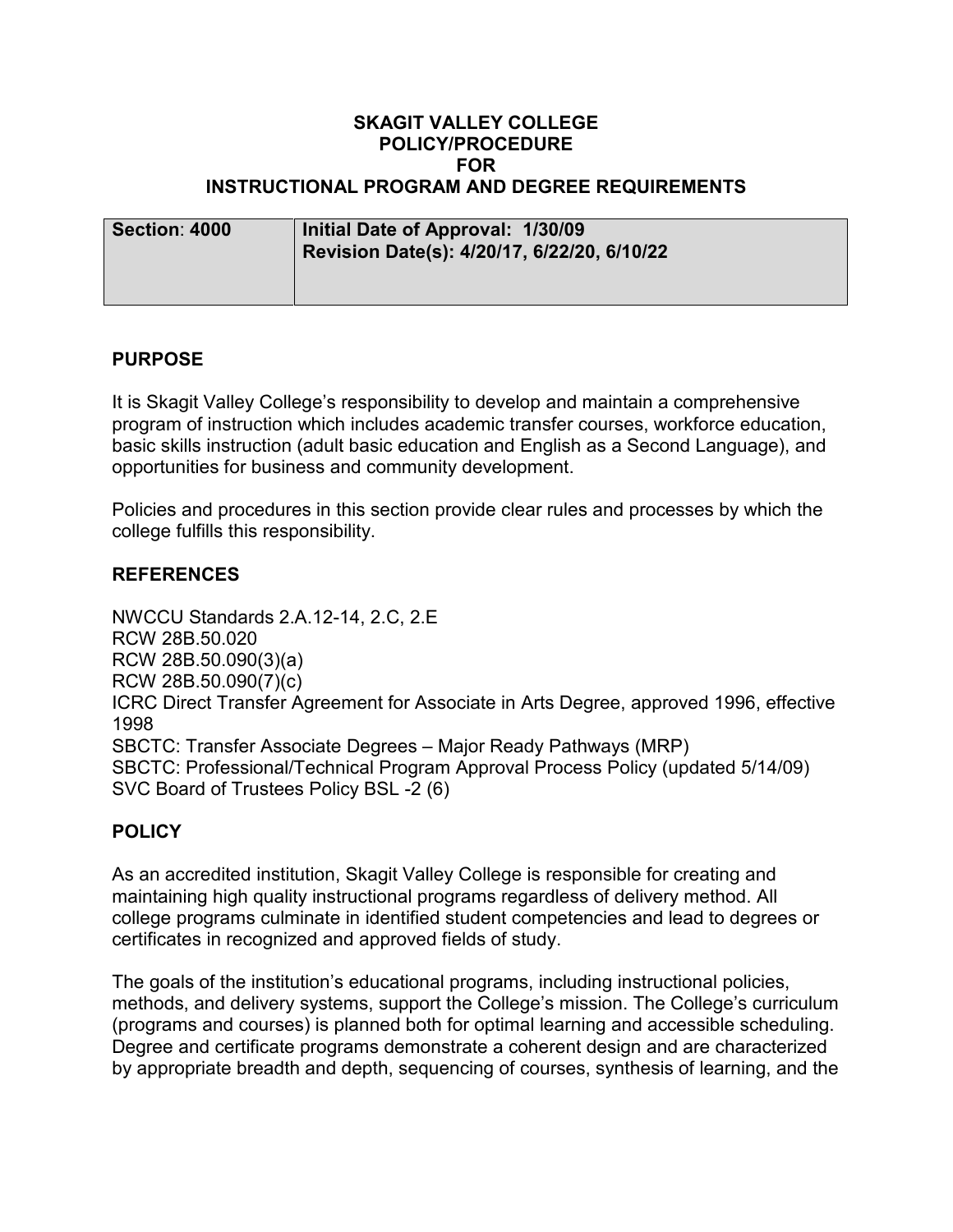assessment of learning outcomes. The use of library and other information resources are required.

# **PROCEDURE**

# **4000.05 Adding Instructional Programs and Certificates**

The requirements for degrees, certificates, and high school diplomas awarded by the state's community and technical colleges must follow guidelines and approval processes established by the State Board of Community and Technical Colleges (SBCTC).

1. New or significant modifications to degrees or certificates of 45 credits or more shall be proposed and recommended through the college's operational planning process. Certificates of less than 45 credits shall be proposed and recommended through the department chair, appropriate dean, and the Instruction Committee.

2. New or significant modifications to degrees and certificates of 45 credits or more shall be submitted by the appropriate department chair and/or Dean to the General Education Committee for deliberation. All actions of the General Education Committee will be sent to the supervising Dean and the Vice President for Instruction for review, comment, and approval.

3. The Vice President for Instruction initiates the specified approval process required by the SBCTC. In order to expedite the internal process, proposals may be sent to the General Education Committee and the SBCTC simultaneously.

4. The Vice President for Instruction submits new degrees to the President for final approval by the Board of Trustees.

**4000.10 Administrator Responsibilities:** the Vice President for Instruction is a member of the General Education Committee. The Vice President will be party to all actions taken by General Education Committee, and has authority to comment on committee actions and deliberations.

# **4000.20 Program Review**

Instructional programs are reviewed for improvement purposes on a regular schedule by faculty, department chairs, deans and the Vice President for Instruction.

The Director of Institutional Planning and Effectiveness assists faculty, department chairs, deans, the Vice President for Instruction in the program review process. The Vice President for Instruction monitors program improvement efforts through the program planning and assessment process.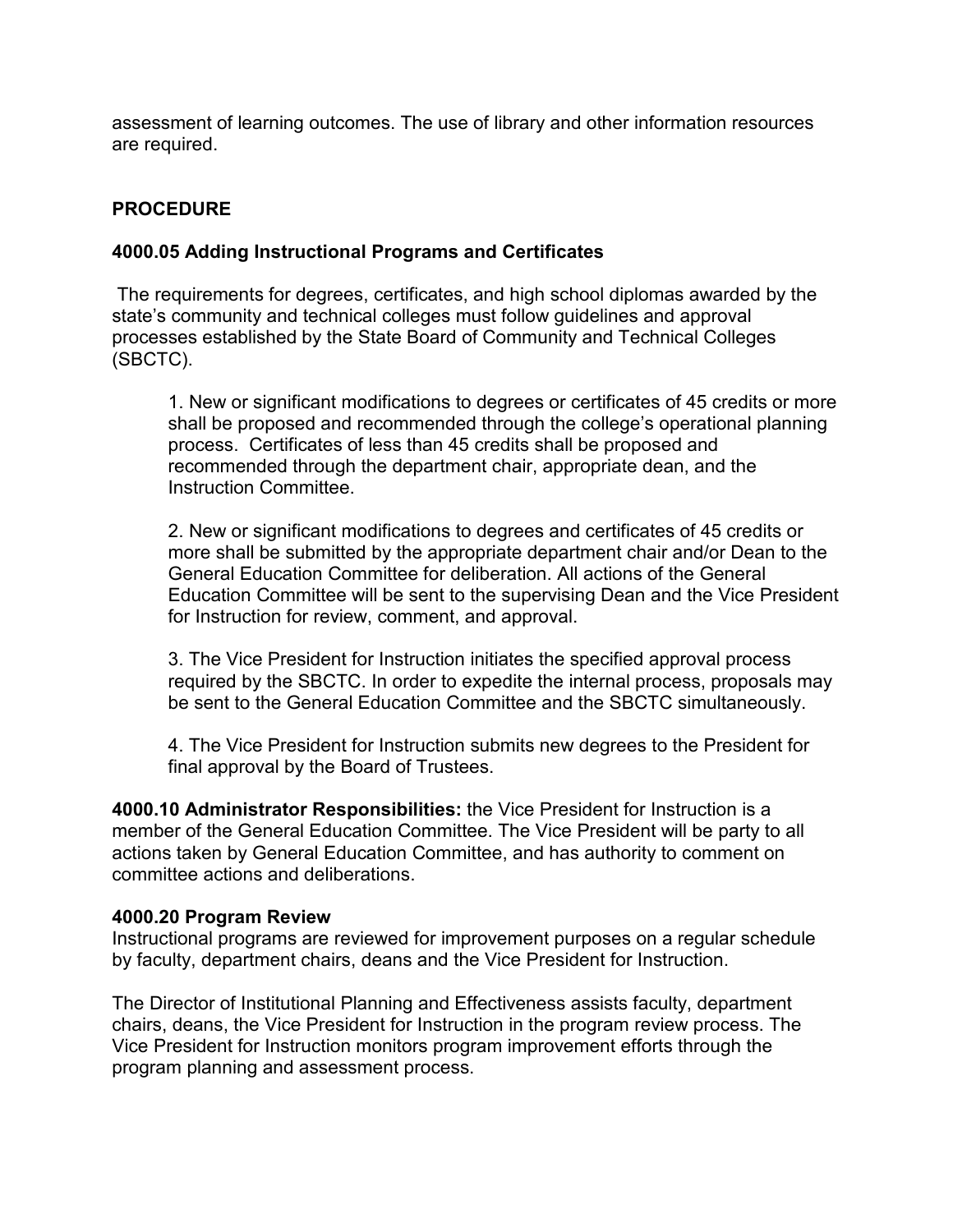# **4000. 25 Program Termination**

# **POLICY**

Program viability analysis occurs every two years in alignment with the College's Operational Planning process. Program viability includes a review of enrollment trends, industry standards, employment rates, and current wages.

At the end of the viability review period, the Vice President for Instruction will make a recommendation to President's Cabinet regarding program status. Final authority for any program termination rests with the President. No part of the program termination process in any way relieves the College of its responsibility for adherence to provisions of the faculty collective bargaining agreement or Washington law concerning termination of employment. Program termination does not relieve the College of its commitment to students to complete a credential within an impacted program. Programs may be placed on temporary hiatus, or close enrollment for one year, without following the Program Viability and Program Termination procedure if there is no staffing, the program needs extensive redesign, or due to temporary budgetary reductions. For the purposes of this policy, **program** is defined by NWCCU as *a systematic, usually sequential, grouping of courses, forming a considerable part, or all, of the requirements for a degree or a credential. In this context, the General Education components of baccalaureate degrees and transfer associate degrees and the related instruction components of applied degrees are considered to be programs.*

# **PROCEDURE**

Program viability data will be provided to department chairs and instructional administrators in alignment with the College Operational Planning process. If programs show declining enrollment, misalignment of curriculum with industry, or diminishing employability and/or low wages, department chairs and the appropriate instructional administrator will develop strategies to correct deficiencies, and determine a reasonable timeline in which to bring about satisfactory resolution to the identified area(s) needing improvement. During this time, the program will be considered on "viability review status." The committee will provide written notice to the program staff, specifying the expectations that will enable the program to be declared viable. If it is determined that the program is not viable, the Vice President for Instruction will make a recommendation of program termination to President's Cabinet. Final authority for any program termination rests with the President.

**Administrative Responsibility:** Vice President for Instruction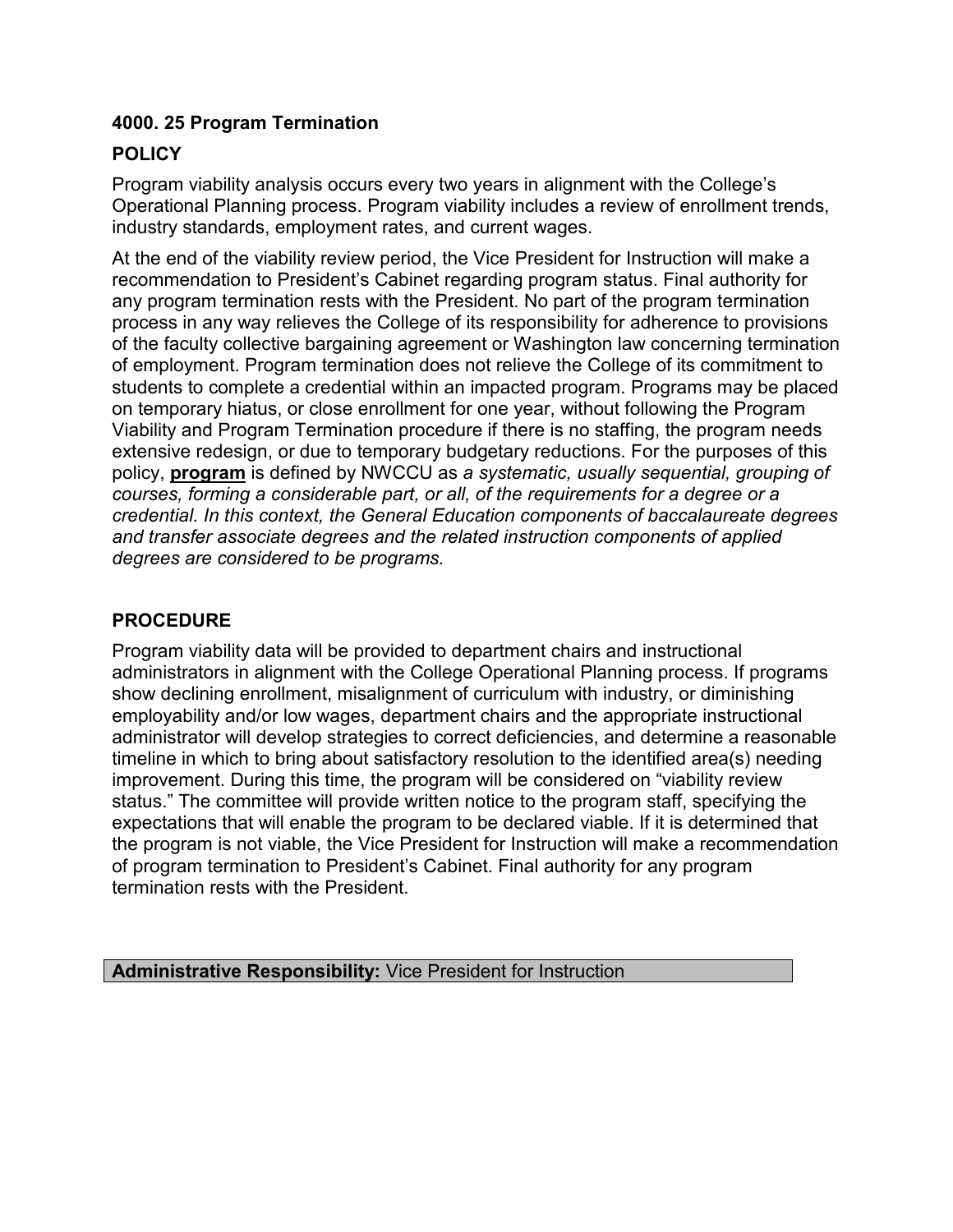#### **Program Viability and Program Termination**

#### **Process Flow**

#### *Program Viability*

Program Viability review will follow the established planning and decision-making processes of the college in adherence with OPPM 4000.25.

- Program viability analysis is conducted every two years in line with the College's Operational Planning process.
- Deans and Department Chairs will review viability data including enrollment trends, industry standards, employment rates, and current wages based on established criteria.
- If established thresholds are not met, the Department Chair and Dean work together to establish a plan for improvement with an agreed upon timeline.
	- o If outcomes improve, the program will continue with regular program viability cycle.
	- o If data shows no improvement, and the program is determined not viable, the *Program Closure* process will be initiated and followed.
- Regardless of Program Viability, programs or degrees may be placed on temporary hiatus, or delay enrollment for one year due to:
	- o Temporary budget reductions
	- o Enrollment concerns
	- o Advisory Committee and/or industry feedback
	- o Students consistently not meeting learning outcomes
	- o Changes in regional workforce needs

#### *Program Closure*

Decisions to eliminate or suspend programs will follow the established planning and decision-making processes of the college and, in the event of program closure, will adhere to OPPM 4000.25.

- 1. If it is determined that the program will not achieve viability, then the appropriate Instructional Administrator and Vice President of Instruction presents closure to Cabinet for consideration.
- 2. Cabinet determines if the program will be closed or implement a remediation plan.
- 3. The appropriate Instructional Administrator discusses the outcome with program faculty
	- a. If a reduction of force is necessary, refer to section *14.3 Dismissal of Tenured or Probationary Faculty as the Result of Reduction in Force* in the SVCFT collective bargaining agreement.
- 4. The appropriate Instructional Administrator presents termination of Associates level programs to the General Education Committee, or Bachelors programs to Instruction Committee, as an informational item,
- 5. The appropriate Instructional Administrator meets with department faculty to determine a Teach-Out Plan
	- a. Closure of degree or certificate programs will follow the NWCCU Teach-Out Plans and Teach-Out Agreements Policy and provide currently enrolled students a reasonable opportunity to complete their program.
	- b. Ensure a teach-out plan is written, provides for equitable treatment of students, and:
		- i. is consistent with applicable NWCCU standards;
		- ii. provides that the institution will maintain the necessary experience, resources, and support services to provide an educational program that is of acceptable quality and reasonably similar in content, structure, and scheduling promised to students upon enrollment;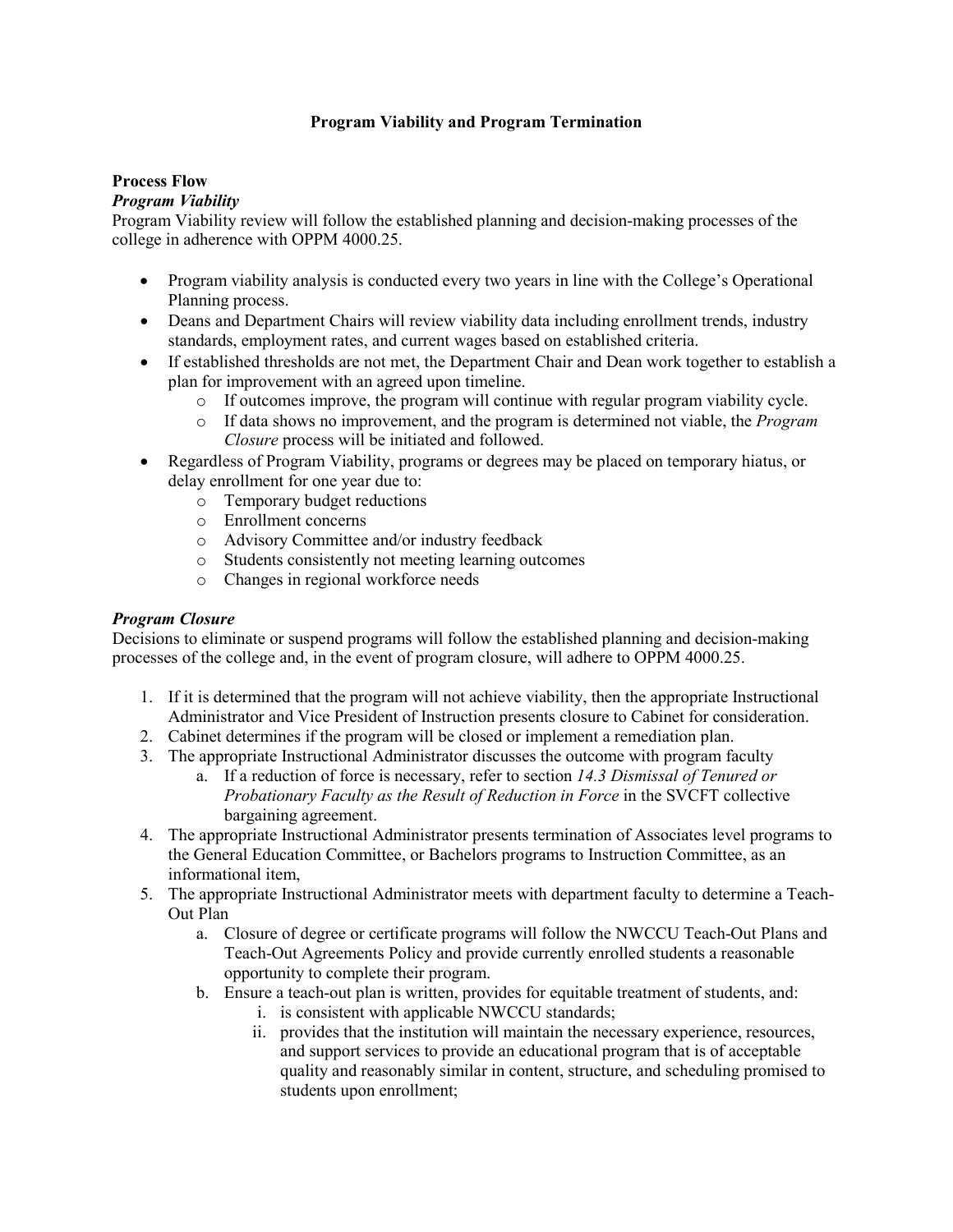- iii. demonstrates the institution's stability and the ability to carry out its mission and meet all obligations to existing students; and
- iv. offers the program to students without additional charge over what had been previously in place, when the institution conducts the teach-out without involving another entity, or if another entity is involved, provides notification to students of any additional charges.
- c. The practice for "teaching out" when a program is eliminated involves the following:
	- i. Students are notified of changes in program status as early as possible, providing them with the planned sequence of events and options for completing current program requirements.
	- ii. This information is shared with students in a variety of ways, including announcements made in classes, on the College website, and in the SVC Catalog.
- d. If students cannot complete the program within the scheduled timeline, College counselors work closely with them to make alternative arrangement to complete program requirements utilizing online classes, independent study, or enrollment at other area colleges.
- 6. The appropriate Instructional Administrator and the Deans of Advising and Enrollment Services meet to develop a student communication plan and timeline.
- 7. Program Advisor contacts all students.
- 8. Catalog Coordinator enters Notice of Closure with date in Acalog and in the Course Management System; communicates with campus stakeholders, including the appropriate timeline for teaching out current students.
- 9. The appropriate Instructional Administrator works with the Accreditation Liaison to notify the NWCCU of program termination.
- 10. The appropriate Instructional Administrator updates the program inventory with SBCTC 6 weeks before termination.
- 11. Catalog Coordinator
	- a. removes the program from the catalog.
	- b. Notifies marketing updates website language.
	- c. Notifies the Financial Aid administrator to remove all program degrees and certificates from the Department of Education inventory.

#### *Eliminating Degrees*

- 1. A faculty, department chair, or instructional administrator may recommend the elimination of a degree.
- 2. The appropriate Instructional Administrator presents elimination to the General Education Committee as an informational item
- 3. The appropriate Instructional Administrator meets with department faculty to determine a Teach-Out Plan
	- a. Elimination of degrees will follow the NWCCU Teach-Out Plans and Teach-Out Agreements Policy and provide currently enrolled students a reasonable opportunity to complete their program.
	- b. Ensure a teach-out plan is written, provides for equitable treatment of students, and:
		- i. is consistent with applicable NWCCU standards;
		- ii. provides that the institution will maintain the necessary experience, resources, and support services to provide an educational degree option that is of acceptable quality and reasonably similar in content, structure, and scheduling promised to students upon enrollment;
		- iii. demonstrates the institution's stability and the ability to carry out its mission and meet all obligations to existing students; and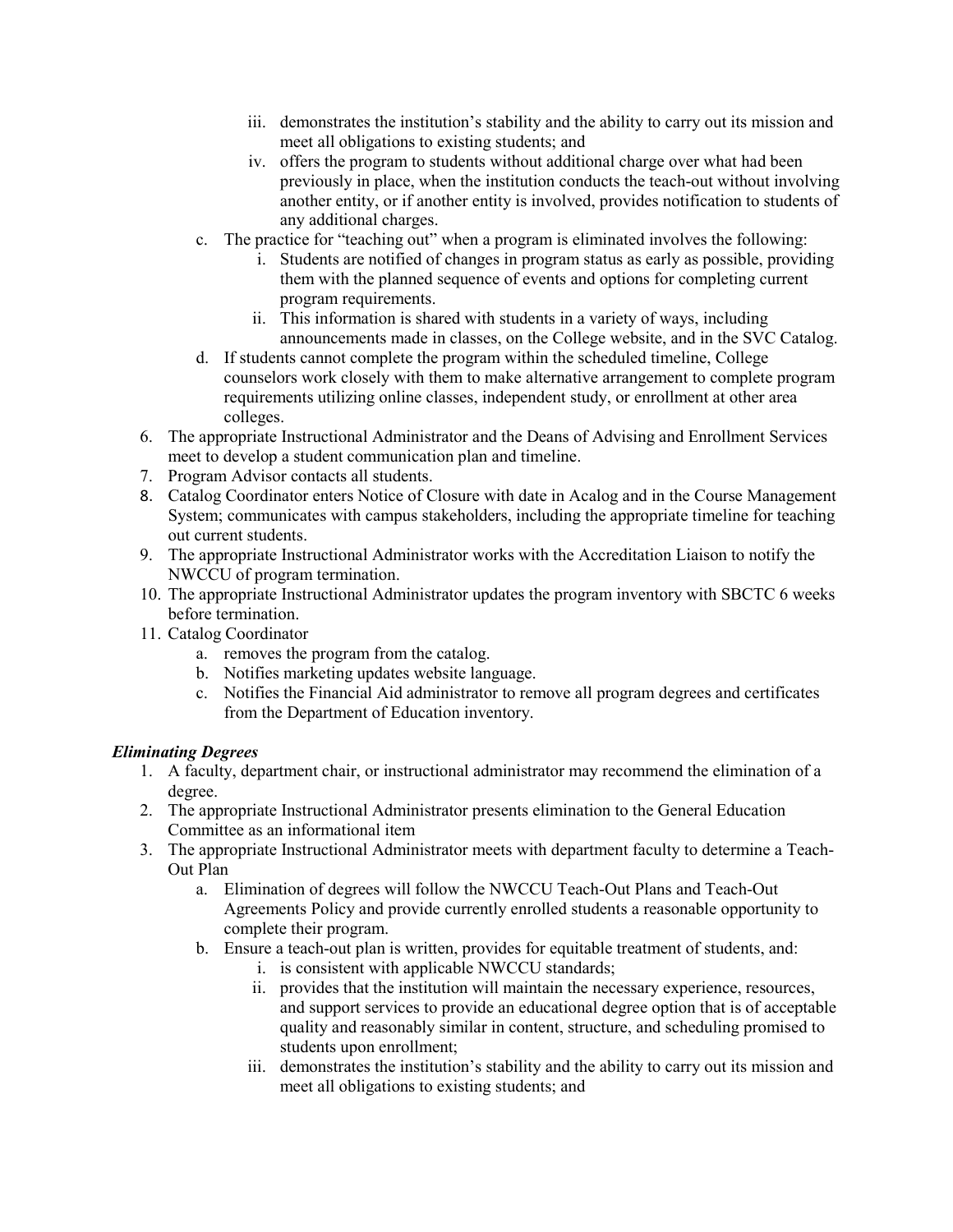- iv. offers the degree to students without additional charge over what had been previously in place, when the institution conducts the teach-out without involving another entity, or if another entity is involved, provides notification to students of any additional charges.
- c. The practice for "teaching out" when a degree is eliminated involves the following:
	- i. Students are notified of changes in degree status as early as possible, providing them with the planned sequence of events and options for completing current requirements.
	- ii. This information is shared with students in a variety of ways, including announcements made in classes, on the College website, and in the SVC Catalog.
- d. If students cannot complete the degree within the scheduled timeline, College counselors work closely with them to make alternative arrangement to complete degree requirements utilizing online classes, independent study, or enrollment at other area colleges.
- 4. The appropriate Instructional Administrator and the Deans of Advising and Enrollment Services meet to develop a student communication plan.
- 5. Program Advisor contacts all students.
- 6. Catalog Coordinator enters Notice of Closure with date in Acalog and in the Course Management System; communicates with campus stakeholders, including the appropriate timeline for teaching out current students.
- 7. The appropriate Instructional Administrator works with the Accreditation Liaison to notify the NWCCU of degree elimination.
- 8. The appropriate Instructional Administrator updates the program inventory with SBCTC 6 weeks before elimination.
- 9. Catalog Coordinator
	- a. Removes the degree from the catalog.
	- b. Notifies marketing updates website language.
	- c. Notifies the Financial Aid administrator to remove the degree from the Department of Education inventory.

#### *Eliminating Certificates*

- 1. A faculty, department chair, or instructional administrator may recommend the elimination of a certificate.
- 2. The appropriate Instructional Administrator presents elimination to the Instruction Committee as an informational item
- 3. The appropriate Instructional Administrator asks Deans of Advising for a list of potentially impacted students.
- 4. Program Advisor contacts all students to complete the certificate within the catalog year.
- 5. Catalog Coordinator enters Notice of Closure with date in Acalog and in the Course Management System; communicates with campus stakeholders.
- 6. The appropriate Instructional Administrator works with the Accreditation Liaison to notify the NWCCU of certificate elimination.
- 7. The appropriate Instructional Administrator updates the program inventory with SBCTC.
- 8. Catalog Coordinator
	- a. removes the certificate from the catalog.
	- b. Notifies marketing updates website language.
	- c. Notifies the Financial Aid administrator to remove the certificate from the Department of Education inventory.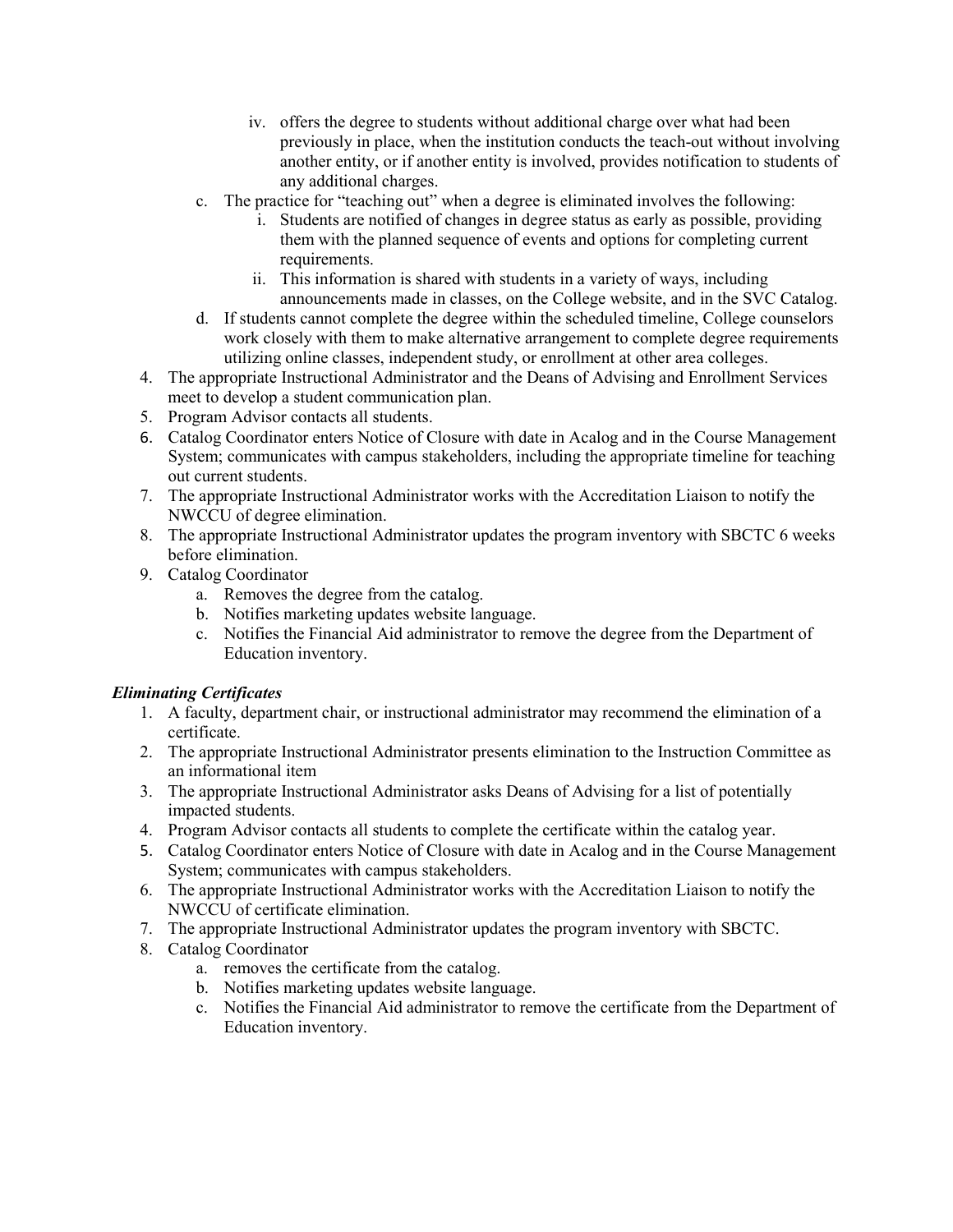#### **SKAGIT VALLEY COLLEGE POLICY/PROCEDURE FOR COURSE DEVELOPMENT, OUTLINES, CODING, AND SYLLABI**

| <b>Section: 4100</b> | Initial Date of Approval: 1/30/09<br><b>Revision Date(s): 4/20/17, 6/22/20</b> |
|----------------------|--------------------------------------------------------------------------------|
|                      |                                                                                |

#### **PURPOSE**

To provide guidance on the development of courses, establish content for course outlines and syllabi, and to ensure consistent coding.

#### **REFERENCES**

NWCCU Standards 2.A.6, 2.A.7 SBCTC Course Coding Procedures and Guidelines, and Credit Hours/Credit Equivalents by Type of Instruction RCW 43.88 RCW 28B.50.020 RCW 28B.50.090 (7) (b, c, and e) RCW 28B.50.140 (11, 16, and 17) WAC 131-32-010 WAC 131-32-020 SVC Faculty Guidelines

# **POLICY**

The College will ensure compliance with state guidelines and regional accreditation standards in the development, approval and coding of courses.

The College's course outline system is the official resource for developing, approving, and referencing College course information. Course records in this system are the source for course information in the College catalog and schedule (both printed and online), and serve as the foundation for faculty instruction, establishing credits, title, intent, degree distribution or program requirements, course description, prerequisites, course content, and student learning outcomes (discipline-specific and general education).

All faculty must adhere to the course outcomes in their instruction. All College faculty, staff, students, and community members have access to course information in this system.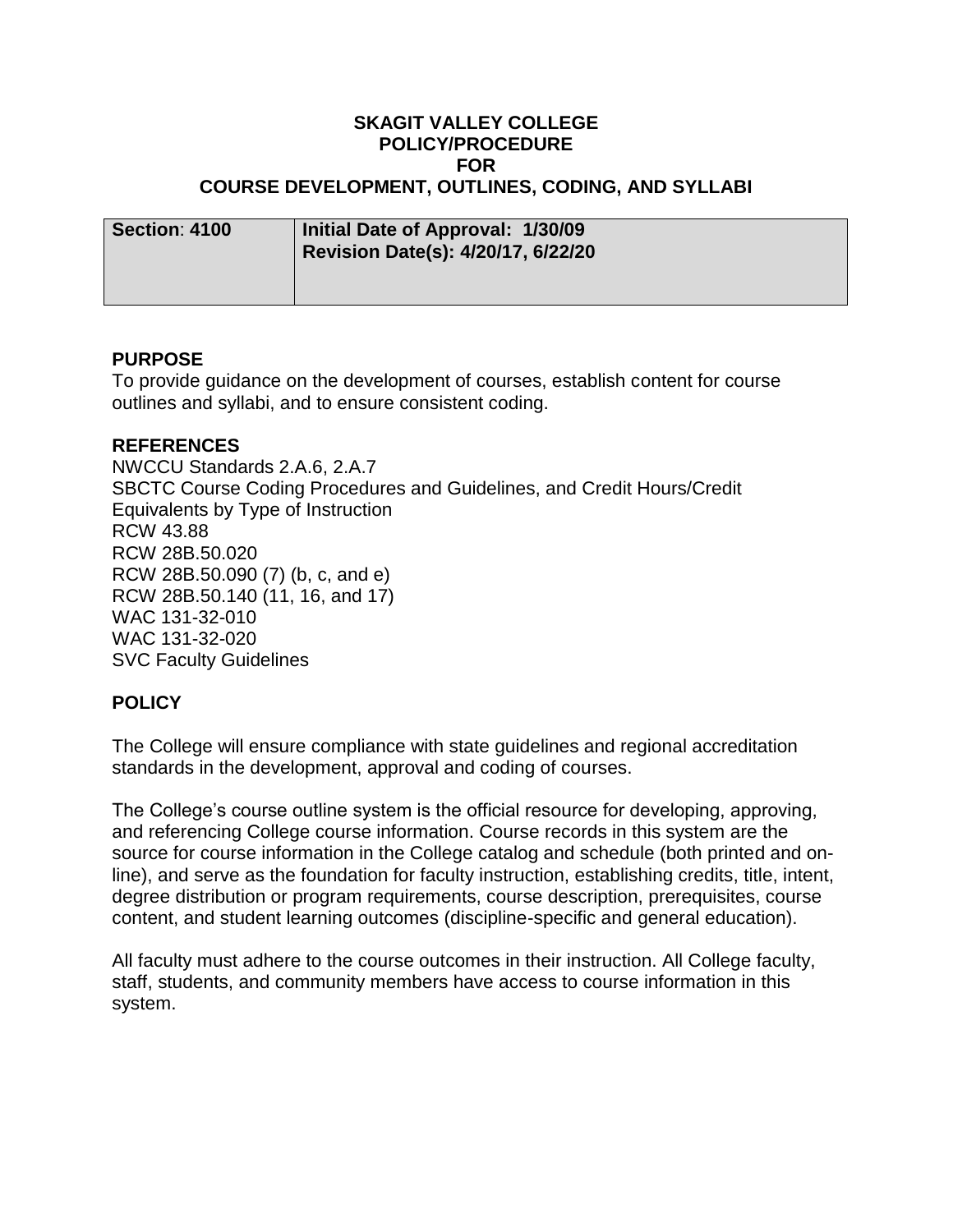# **PROCEDURE**

### **4100.05 Course Changes & Course Development**

New course proposals, modifications, or deletions originate with a faculty department chair or equivalent, using the College's course outline system, and require review by department chairs and the appropriate Dean.

Upon the Dean's approval, all new courses and course modifications must be submitted to the Instruction Committee for review and approval. Minor course changes such as course names, numbering, error corrections, and small coding changes may be submitted as information items and do not require a formal recommendation or vote by the Instruction Committee.

The Vice President for Instruction reviews and has final approval for all course outline submittals. Upon final approval, pertinent course information from the course outline is entered into the College's catalog.

Course additions, modifications, or deletions which impact SVC's local degree requirements and would alter those requirements must be submitted to the General Education Committee for review and recommendation to the Vice President for Instruction.

The Vice President for Instruction may grant approval of new courses and course modifications on a temporary basis not to exceed one full academic quarter in instances when it is not practical for the Instruction Committee to make a timely recommendation.

# **4100.10 Course Coding**

To establish the appropriate coding status for new or existing courses, the College supplies the following course information:

a. A course description with sufficient detail to convey subject area and institutional intent of the proposed offering;

b. Basic skills/developmental education courses will be numbered below 100; college level courses will be numbered 100 and above;

c. Each course will have one approved title used for both reporting and publication purposes;

d. Assignment of a Classification of Instructional Program code (CIP) that best matches the subject area and institutional intent for offering the course;

e. Assignment of a three-digit Educational Program Code (EPC), if the course is or will be part of an approved workforce program;

f. Number and type of instructional contact hours and course credits;

g. Whether the course is designed to meet academically disadvantaged students or those with limited English skills;

h. Whether the course has a workforce training component.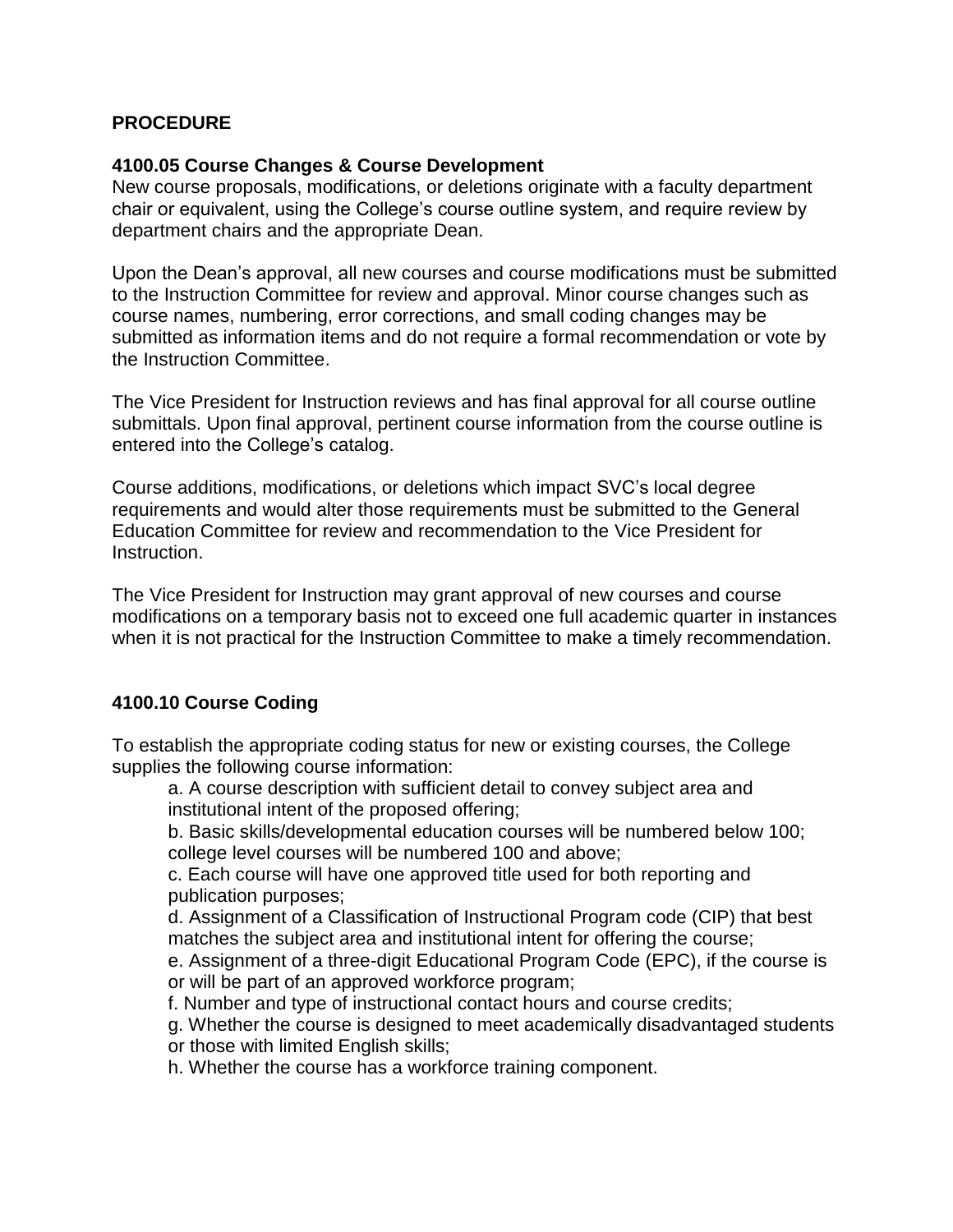### **4100.15 Course Syllabus**

Instructors of credit-bearing courses are required to distribute a course syllabus to students within the first week of class.

The course section syllabus is based on the course outline entered into the course outline system. The template for the syllabus is outlined in the Faculty Guidelines. The instructor will provide a copy of the course syllabus to his/her instructional administrator and division/department chair or equivalent prior to the first class session (or the beginning of the quarter for online sections).

# **Administrative Responsibility:** Vice President for Instruction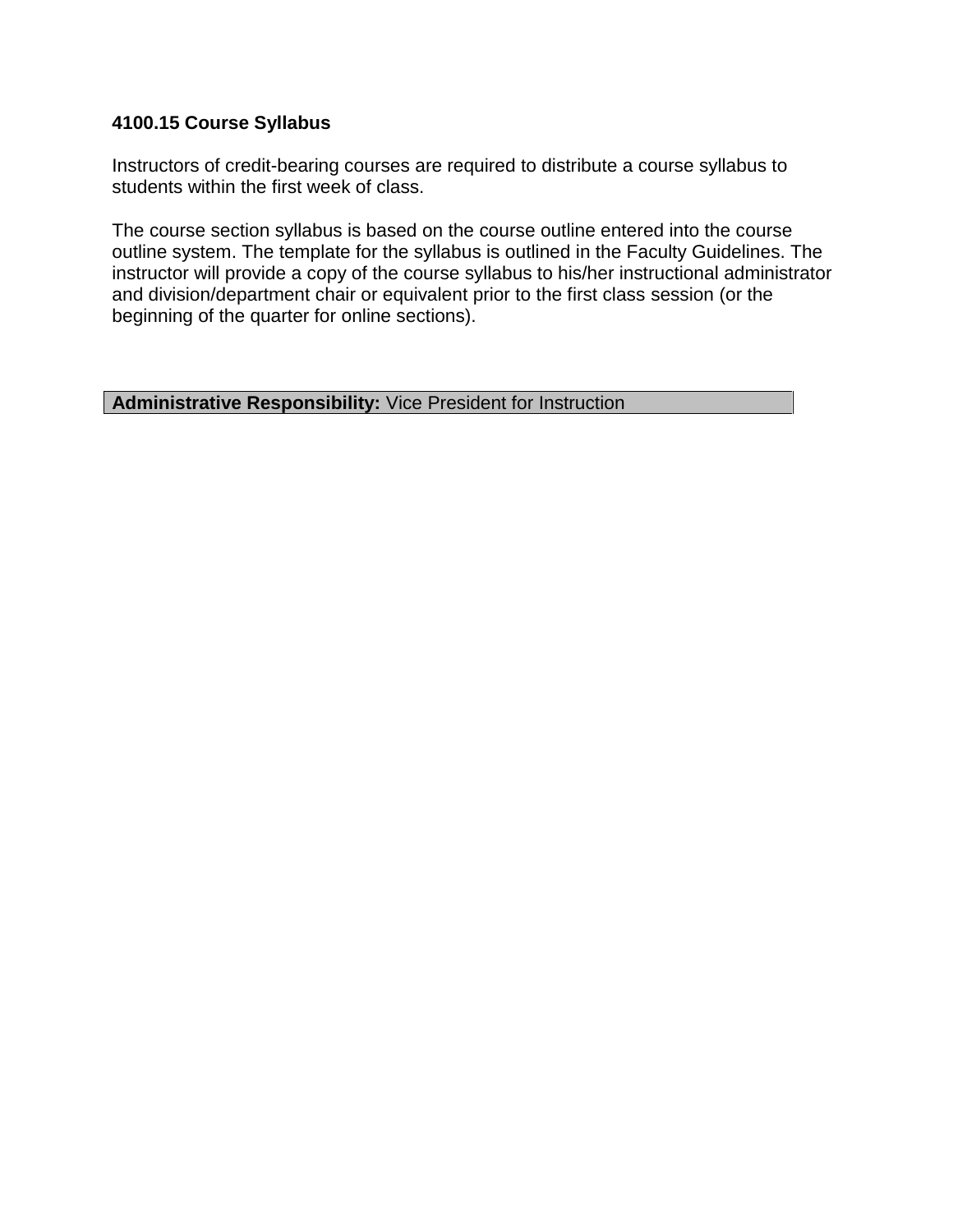#### **SKAGIT VALLEY COLLEGE POLICY/PROCEDURE FOR STUDENT HOLIDAYS FOR REASON OF FAITH OR CONSCIENCE**

| <b>Section: 4100.25</b> | Initial Date of Approval: June 18, 2015<br><b>Revision Date(s):</b> |
|-------------------------|---------------------------------------------------------------------|
|                         |                                                                     |

# **POLICY**

Skagit Valley College students are entitled to two days of excused absences per academic year for reasons of faith or conscience or for organized activities conducted under the auspices of a religious denomination, church, or religious organization. The academic year is defined as summer through spring quarters.

Students' grades may not be adversely impacted by absences authorized under this policy.

Each holiday taken under this policy must be taken as a whole day, i.e. the day may not be divided into hours and taken piecemeal.

# **PROCEDURE**

(1) Students must coordinate an absence with the Office of the Vice President of Instruction at least two-weeks prior to the desired absence, unless the purpose of the absence was not known until later. All requests for authorized absences under this policy must be in writing and contain a concise explanation of how the requested holiday is related to a reason of faith or conscience or an organized activity conducted under the auspices of a religious denomination, church, or religious organization.

(2) All absences under this policy must be authorized by the Office of the Vice President of Instruction in advance of the absence. The college will not authorize an absence for a student after the absence occurs without compelling circumstances.

(3) The Office of the Vice President of Instruction will provide the student with a document verifying the date of the authorized absence and further instructions. In order to ensure that their absence does not negatively affect their grades, the student must comply with directions for notifying their instructors of their upcoming authorized absence. The student is solely responsible for ensuring the documentation authorizing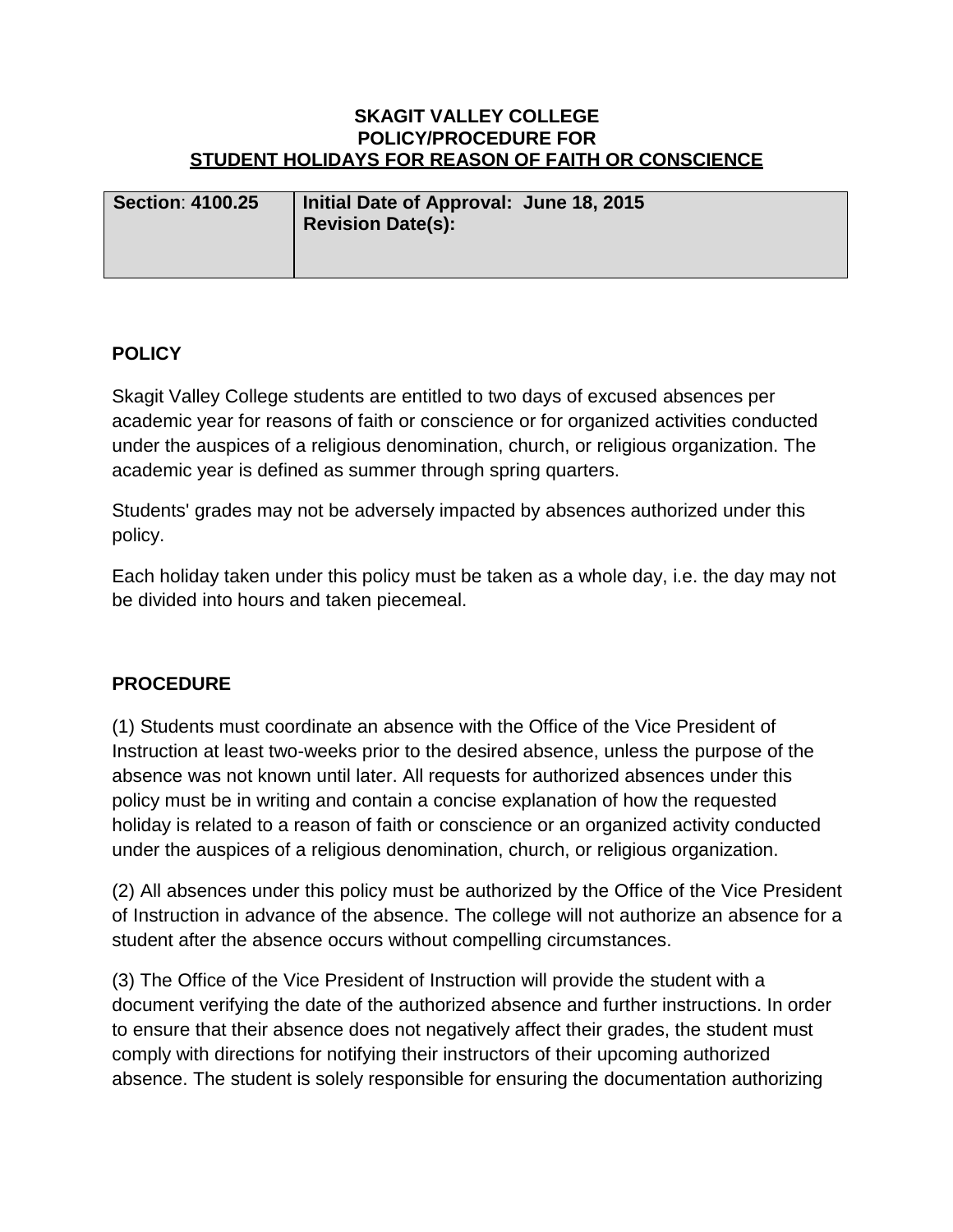the absence is provided to each of the instructors whose classes or assignments will be affected by the absence.

(4) After an instructor is notified by the student of an upcoming absence, the instructor will determine what adjustments, if any, will need to be made to the student's scheduled classwork or assignments. The instructor shall inform the student of these adjustments within two days of receiving the student's notification.

(5) If the student's desired absence date is on a day when a test was scheduled or an assignment was due, the instructor may require that the student take the test or submit the assignment before or after the regularly assigned date.

(6) Regardless of an instructor's class expectations or grading policies, absences authorized under this policy shall not adversely impact a student's grade

(7) If a student fails to notify any of their instructors of an authorized absence (as directed by the Office of the Vice President of Instruction), the instructor is not obligated to make any accommodations for the student's absence or treat the absence as

authorized under this policy or the law.

**Administrative Responsibility:** Vice President of Instruction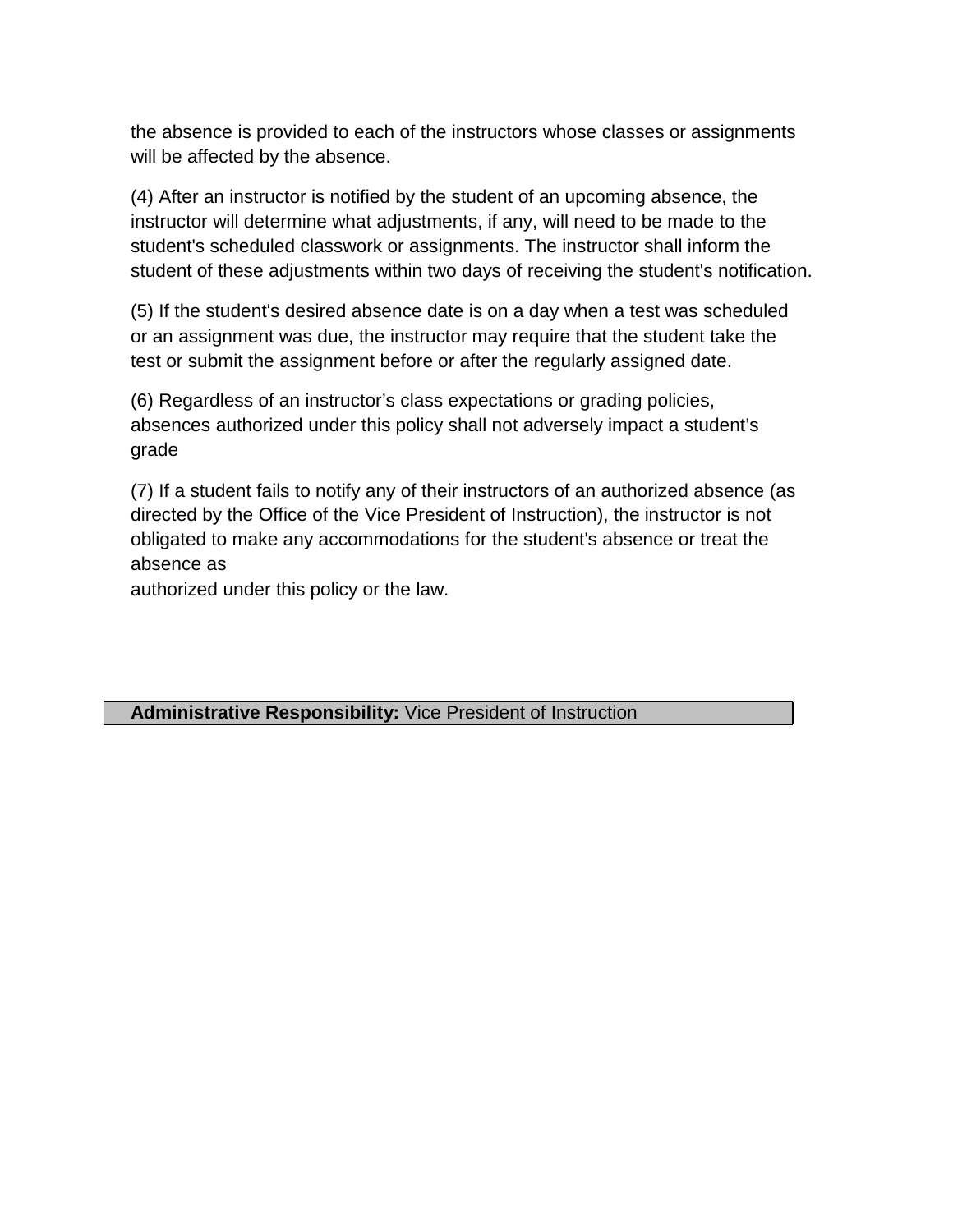# **SKAGIT VALLEY COLLEGE POLICY/PROCEDURE**

# **FOR ASSIGNMENT OF CREDIT**

| Section: | Initial Date of Approval: 1/30/09 |
|----------|-----------------------------------|
| 4200     | Revision Date(s):                 |

# **PURPOSE**

To provide a systemic process for assigning course credit in compliance with approved SBCTC policy.

# **REFERENCES**

NWCCU Standard 2.A.6, 2.A.7 and Standard 3.C.1-3. SBCTC: Course Coding Procedures and Guidelines, Credit Hours/Credit Equivalents by Type of Instruction RCW 28B.50.090(7)(e) Negotiated Agreement

# **POLICY**

The College follows the definitions and rules as approved by the SBCTC in establishing credit values or their equivalent.

# **PROCEDURE**

# **4200.05 Instructional Units**

A normal teaching load for full-time faculty is defined in the Negotiated Agreement.

Guidelines for determining credit, labs, lectures, and clinical hours are based on the State Board for Community and Technical College Policy Manual.

# **4200.15 Course Credit Hours**

As part of the process for adding new courses or modifying existing courses in the College's course outline system, division/department chairs and instructional administrators review the type and number of contact hours and credit equivalent for compliance with College policy. The Executive Vice President for Instruction and Student Services reviews and has final approval for all course outline information, including credit assignment. Upon final approval, credit assignment and other course outline information is entered into the College's course outline system.

**Administrative Responsibility:** Vice President for Instruction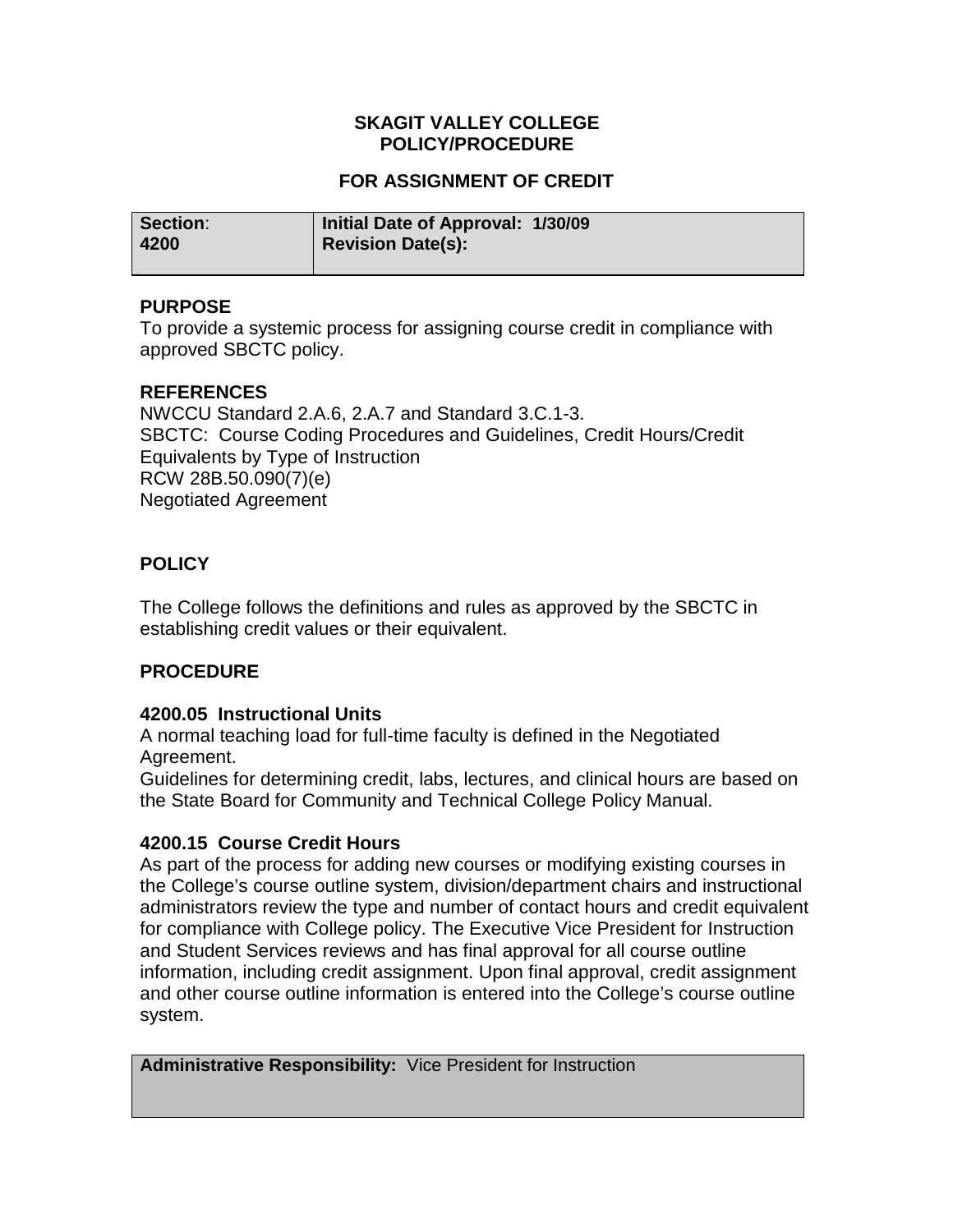#### **SKAGIT VALLEY COLLEGE POLICY/PROCEDURE FOR ACADEMIC STANDARDS AND GRADING**

| Section: | Initial Date of Approval: 1/30/09 |
|----------|-----------------------------------|
| 4300     | <b>Revision Date(s):</b>          |
|          |                                   |

### **PURPOSE**

The College evaluates student learning or achievement upon clearly stated and distinguishable criteria.

# **REFERENCES**

NWCCU Standard 2.5 and Standard 3.C.1, 2, 4. SBCTC: Guidelines for Prior Learning Assessment (Approved Jan. 2000) SVC 2005-07 Catalog Chapter 132D-120 WAC

#### **POLICY**

#### **4301 Assignment of Grades and Student Challenges**

Evaluation of student performance in College courses and the assigning of grades is the instructor's prerogative in accordance with the following grading standards.

These standards are referenced in the College's catalog.

| <b>Classification</b> | <b>Letter</b><br>Grade | Grade<br><b>Point</b> |
|-----------------------|------------------------|-----------------------|
| <b>Excellent</b>      | A                      | 4.00                  |
|                       | A-                     | 3.70                  |
| Above Average         | B+                     | 3.30                  |
|                       | в                      | 3.00                  |
|                       | В-                     | 2.70                  |
| Average               | $C+$                   | 2.30                  |
|                       | С                      | 2.00                  |
|                       | C-                     | 1.70                  |
|                       | D+                     | 1.30                  |
| <b>Below Average</b>  |                        | 1.00                  |
|                       | D-                     | 0.70                  |
| Failing               |                        | 0.00                  |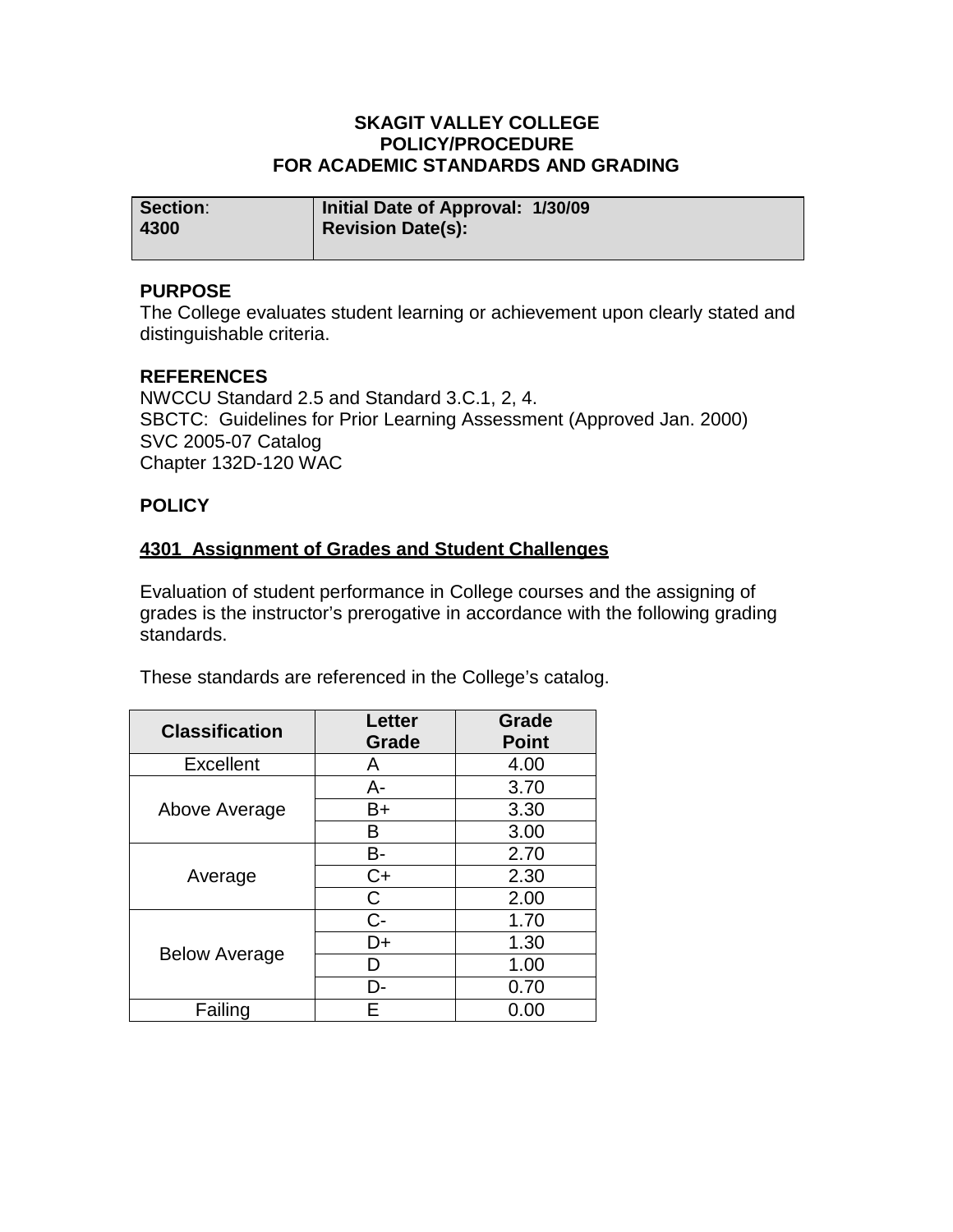| <b>Other</b>                              |         |                              |
|-------------------------------------------|---------|------------------------------|
| Grade not received                        | $\star$ | Not counted in               |
| from instructor                           |         | <b>GPA</b>                   |
| Incomplete                                |         | Not counted in<br><b>GPA</b> |
| Audit                                     | N       | Not counted in<br><b>GPA</b> |
| Pass                                      | Р       | Not counted in<br><b>GPA</b> |
| <b>Ceased Attendance</b>                  | V       | Not counted in<br><b>GPA</b> |
| Withdrawal                                | W       | Not counted in<br><b>GPA</b> |
| In<br>Progress/Reregister                 | Y       | Not counted in<br><b>GPA</b> |
| Passing Level Work<br><b>Not Attained</b> | Ζ       | Not counted in<br><b>GPA</b> |
| <b>Course Repeated</b>                    | Grade+R | Not counted in<br><b>GPA</b> |
| Statue of<br>Limitations                  | Grade+* | Not counted in<br>GPA        |

Students may seek redress for matters relating to student evaluation through utilization of the Student Grievance Policy, referenced in the College's Code of Student Rights and Responsibilities.

# **4302 Credit for Prior Learning**

Skagit Valley College will assess and award credit for prior learning that has occurred outside the classroom and/or through previous educational endeavors per the Washington State Community and Technical College Guidelines for Prior Learning Assessment.

Application of credits to the College's AAUCT and other transfer degrees shall be in accordance with requirements in the College catalog.

# **4303 Transferring in Credit from Other Colleges**

Skagit Valley College will accept native credits and transferred in credits according to the applicability to the student's chosen program.

determine applicability of courses to the student's chosen program. In the case of advanced placement, the Skagit Valley College evaluator will, upon receipt of the completed advanced placement courses on official transcript,